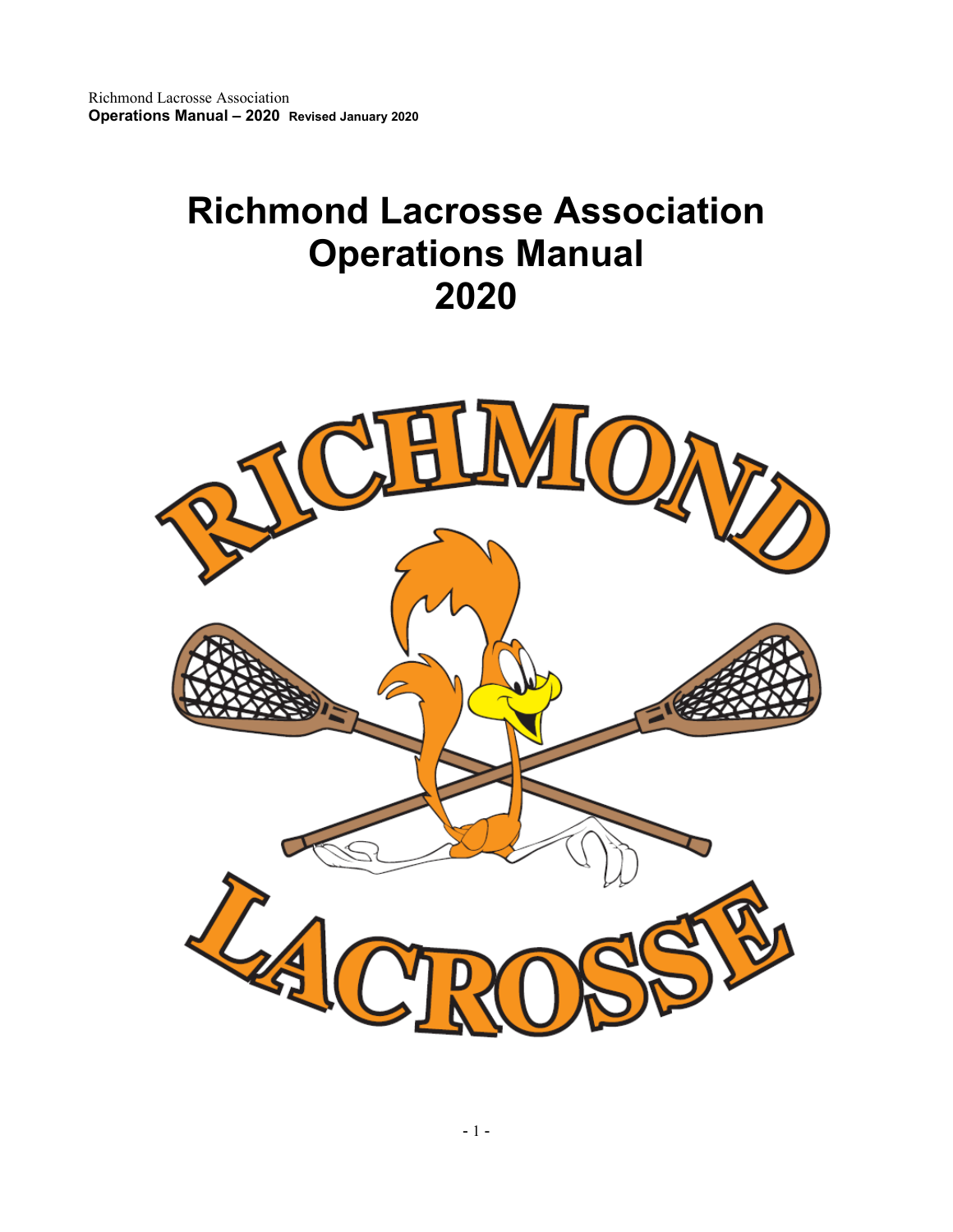(Revised January 2020)

| Index                                                 |                                                    | Page           |   |
|-------------------------------------------------------|----------------------------------------------------|----------------|---|
|                                                       | Section A: STATEMENT OF PURPOSE                    |                | 5 |
|                                                       | Section B: HOW LACROSSE IS RUN IN BRITISH COLUMBIA |                | 5 |
|                                                       | Section C: INFORMATION ABOUT THE ASSOCIATION       |                | 5 |
| Section D: ELIGIBILITY                                |                                                    |                | 5 |
|                                                       | Section E: MANAGEMENT OF THE ASSOCIATION           |                | 6 |
|                                                       | <b>Board of Directors</b>                          | 6              |   |
| <b>Designated Officials</b>                           |                                                    | 6              |   |
| <b>RLA Organizational Chart</b>                       |                                                    | $\overline{7}$ |   |
| <b>Terms of Service</b><br>$\overline{7}$             |                                                    |                |   |
| $\overline{7}$<br><b>Filling Vacancies</b>            |                                                    |                |   |
| $\overline{7}$<br><b>Appointing Committees</b>        |                                                    |                |   |
| 8<br><b>Removal of Board Members</b>                  |                                                    |                |   |
| <b>Conflict of Interest</b><br>8                      |                                                    |                |   |
| 8<br><b>Voting Decisions</b>                          |                                                    |                |   |
| 8<br><b>Voting Privileges</b>                         |                                                    |                |   |
| Board and Designated Representatives Responsibilities |                                                    |                | 8 |
|                                                       | President                                          |                | 8 |
|                                                       | <b>Vice Presidents</b>                             |                | 8 |
|                                                       | Secretary                                          |                | 8 |
|                                                       | Treasurer                                          |                | 9 |
|                                                       | Immediate Past President                           |                | 9 |
|                                                       | <b>Coaching Coordinator</b>                        |                | 9 |
|                                                       | <b>Head Referee</b>                                |                | 9 |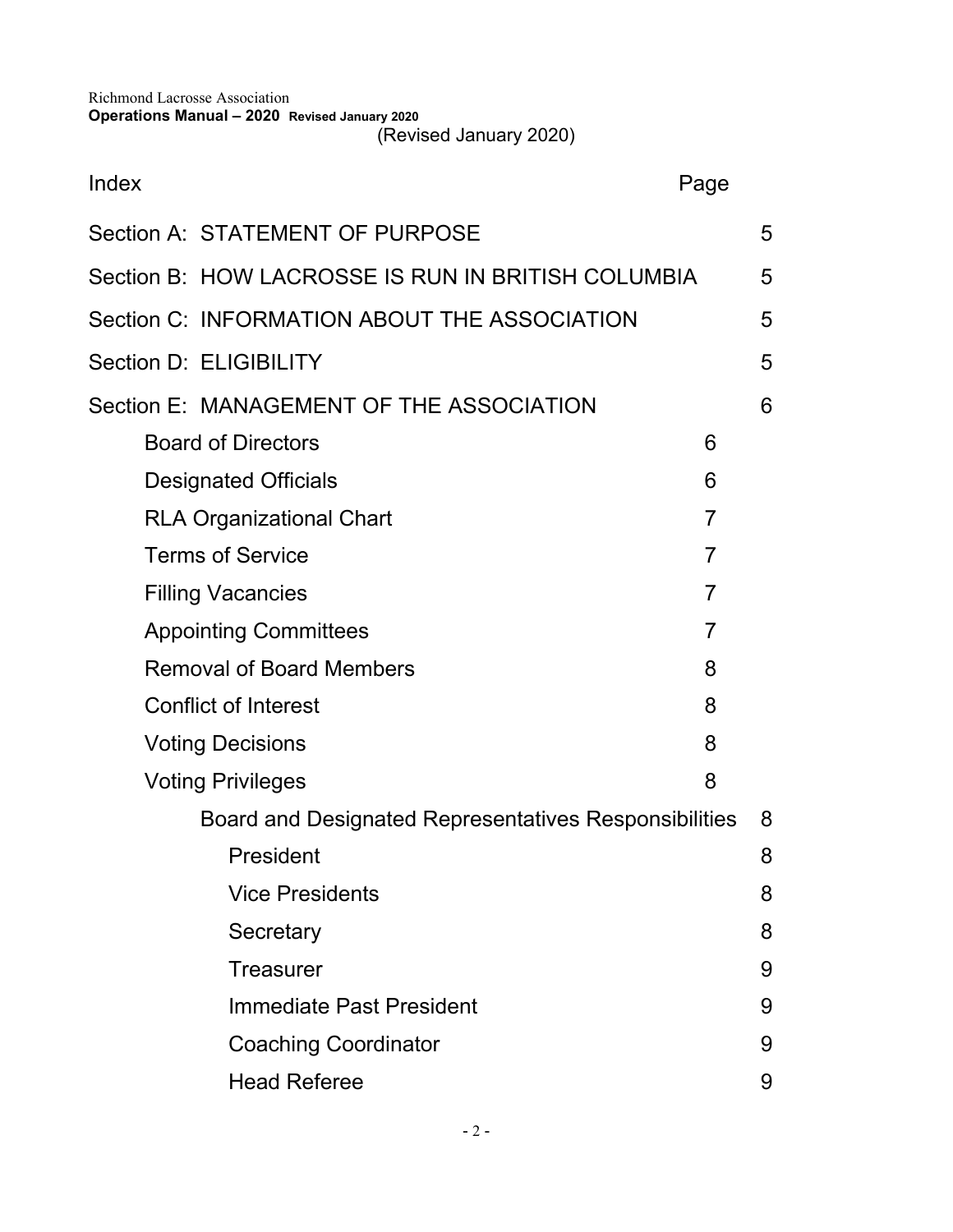| Index Cont. | Page                                  |  |    |
|-------------|---------------------------------------|--|----|
|             | Registrar                             |  | 10 |
|             | Sponsorship                           |  | 10 |
|             | <b>Publicity</b>                      |  | 10 |
|             | <b>Media/Public Relations</b>         |  | 10 |
|             | <b>Division Coordinators</b>          |  | 10 |
|             | Director of Recruitment & Development |  | 10 |
|             | <b>Equipment Manager</b>              |  | 11 |
|             | Section F: OPERATING GUIDELINES       |  | 11 |
|             | I. Code of Conduct                    |  | 11 |
|             | <b>II. Discipline</b>                 |  | 11 |
|             | <b>III. Voting</b>                    |  | 12 |
|             | IV. Membership                        |  | 12 |
|             | V. Financing                          |  | 12 |
|             | <u>VI. Expenses</u>                   |  | 12 |
|             | <b>VII. RLA AGM</b>                   |  | 12 |
|             | <u>VIII. BCLA AGM</u>                 |  | 12 |
|             | IX. Telephone                         |  | 13 |
|             | X. Registration                       |  | 13 |
|             | <b>XI. Player Movement</b>            |  | 14 |
|             | <b>XII. Player Evaluations</b>        |  | 15 |
|             | <b>XIII. Team Selections</b>          |  | 15 |
|             | <b>XIV. Tiered Calibres</b>           |  | 15 |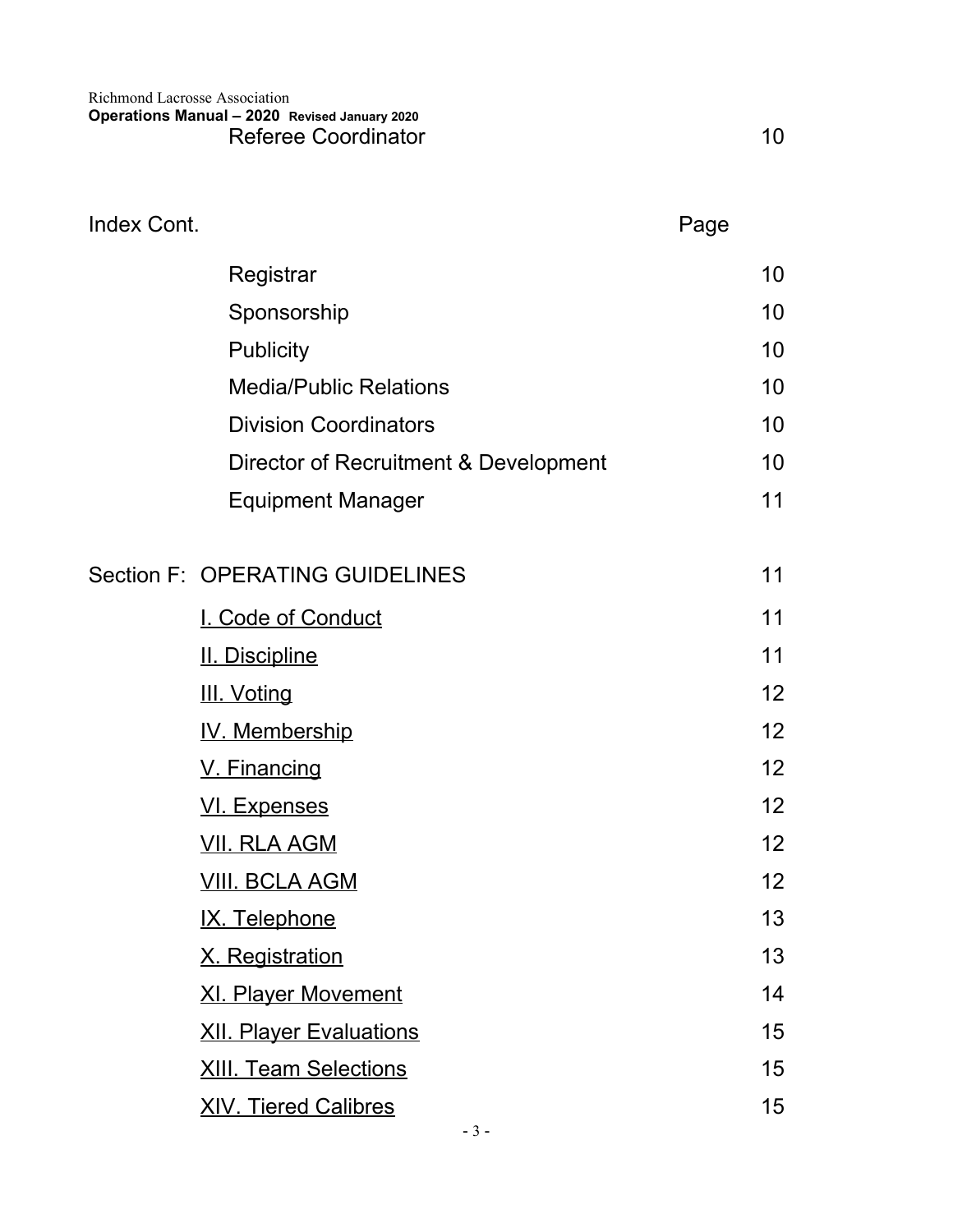|             | <b>Richmond Lacrosse Association</b><br>Operations Manual - 2020 Revised January 2020<br><b>XV. Coaching</b> |      | 16 |
|-------------|--------------------------------------------------------------------------------------------------------------|------|----|
|             | <b>XVI. Tournaments</b>                                                                                      |      | 16 |
|             | <b>XVII. Fundraising</b>                                                                                     |      | 16 |
| Index Cont. |                                                                                                              | Page |    |
|             | <b>XVIII. Equipment</b>                                                                                      |      | 17 |
|             | <u>XIX. Sponsorships</u>                                                                                     |      | 18 |
|             | <b>XX. Awards</b>                                                                                            |      | 18 |
|             | <b>XXI. Scholarships</b>                                                                                     |      | 18 |
|             | <b>XXII. Chain of Command</b>                                                                                |      | 19 |
|             | <b>XXIII. Maintenance of Order</b>                                                                           |      | 19 |
|             | <b>XXIV. Cancelled Games</b>                                                                                 |      | 19 |
|             | <b>XXV. Referees</b>                                                                                         |      | 19 |
|             | <u>XXVI. Floor Fees</u>                                                                                      |      | 19 |
|             | <b>XXVII. Team Financial Statements</b>                                                                      |      | 19 |
|             | <b>XXVIII. Record Checks</b>                                                                                 |      | 20 |
|             | <b>XXIX. Conflict of Interest</b>                                                                            |      | 20 |
|             |                                                                                                              |      |    |

# XXX. Meetings

20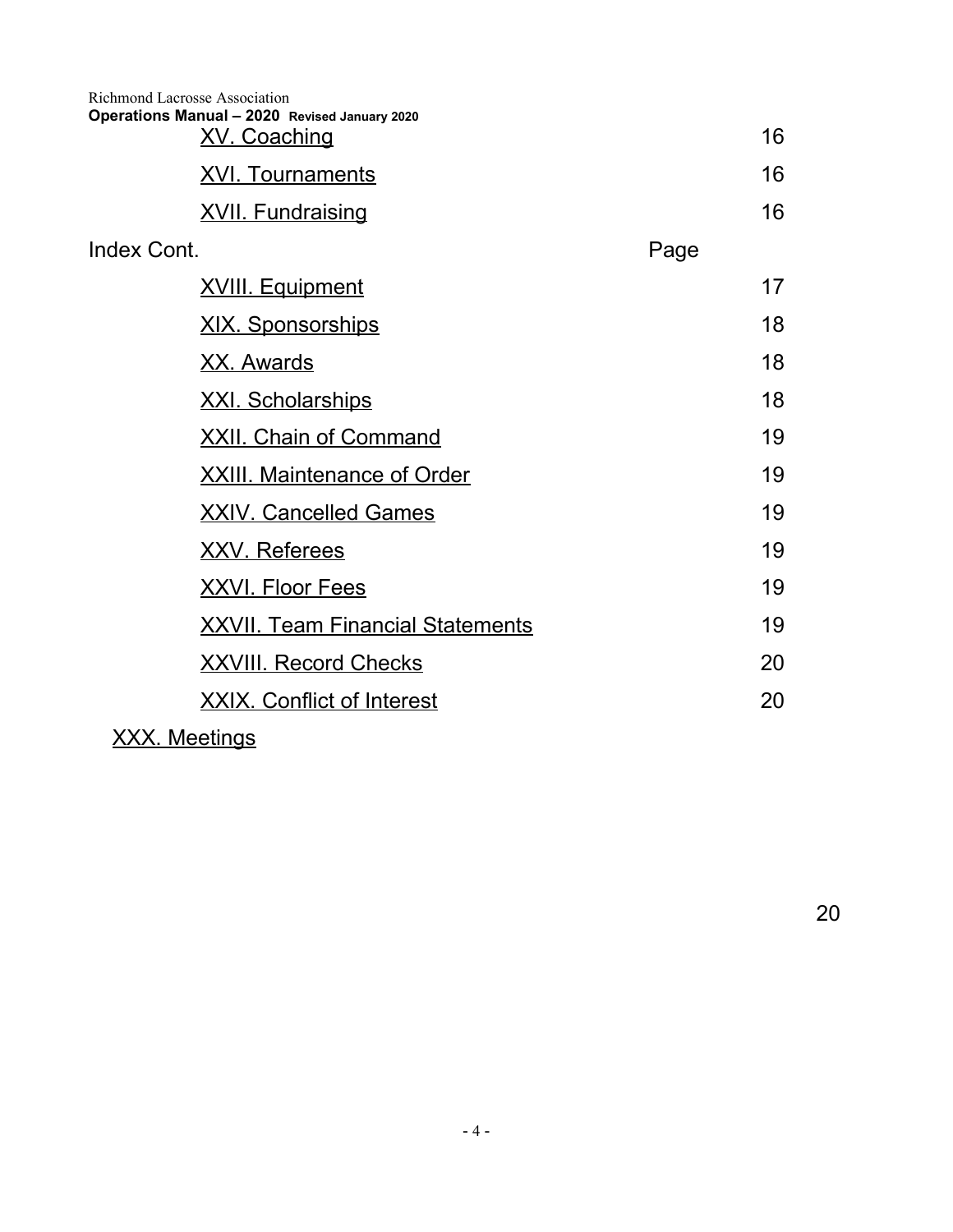#### Richmond Lacrosse Association **Operations Manual – 2017 Revised January 2017** Section A: STATEMENT OF PURPOSE

The Richmond Lacrosse Association (RLA) recognizes the fact that its primary aim is to provide the Players in the RLA the opportunity to participate in the sport of Lacrosse and, in doing so, to develop respect for the sport of Lacrosse. The RLA believes that such respect is fostered by teaching not only the skills required to play the game, but also by teaching and reinforcing the positive aspects of team sports, including fair play, sportsmanship, respect for each other and for opposing teams, respect for officials and of the rules of the game.

# Section B: HOW LACROSSE IS RUN IN BRITISH COLUMBIA

The highest national body of lacrosse is the Canadian Lacrosse Association (CLA) who is responsible for the rules of the game, national teams, international competition and National Championships. The governing body for all Lacrosse played in British Columbia is the British Columbia Lacrosse Association (BCLA) which answers to the CLA.

As an Association, we operate under the guidelines set forth by the British Columbia Lacrosse Association (BCLA). The British Columbia Lacrosse Association's function is to organize all Lacrosse activity in our province. They ensure consistency of rules and regulations throughout the province and collect dues for that administration from the member associations. They also organize and hold Provincial championships. They have divided the province into various zones or commissions to administer lacrosse at a more local level. RLA is a member of the Lower Mainland Minor Lacrosse Commission (LMMLC). The LMMLC is responsible for inter-association play of minor box lacrosse played in the Lower Mainland of BC. RLA is also a member of Pacific Coast Field Lacrosse League (PCFLL). The PCFLL is responsible for inter-association play of field lacrosse in the lower mainland of BC.

# Section C: INFORMATION ABOUT THE ASSOCIATION

The RLA operates under the guidelines of its Constitution, By-Laws (per BC Societies Act) and Policy Manual.

# Section D: ELIGIBILITY

All boys and girls between the ages of 5 and 18, based on their age as of December 31 of the year in which the season begins, in compliance with the Provincial directive of age requirements, shall be eligible to register, subject to box and/or Field availability and volunteer support.

It is RLA's policy and practice to treat all of our members with equality, regardless of gender, in all respects, including, but not limited to the following:

- 1. Ensuring that the achievement of equal opportunity is a key consideration when developing, updating or delivering lacrosse programs.
- 2. Ensuring that the needs and concerns of both genders are identified, promoted and supported on an equitable basis. Identify the specific needs of female athletes participating in our program and make all reasonable accommodations to ensure that such needs are satisfied; and
- 3. To co-operate with lacrosse's governing bodies, all levels of government and other sports organizations to promote and encourage the increased participation of female and male athletes in our programs.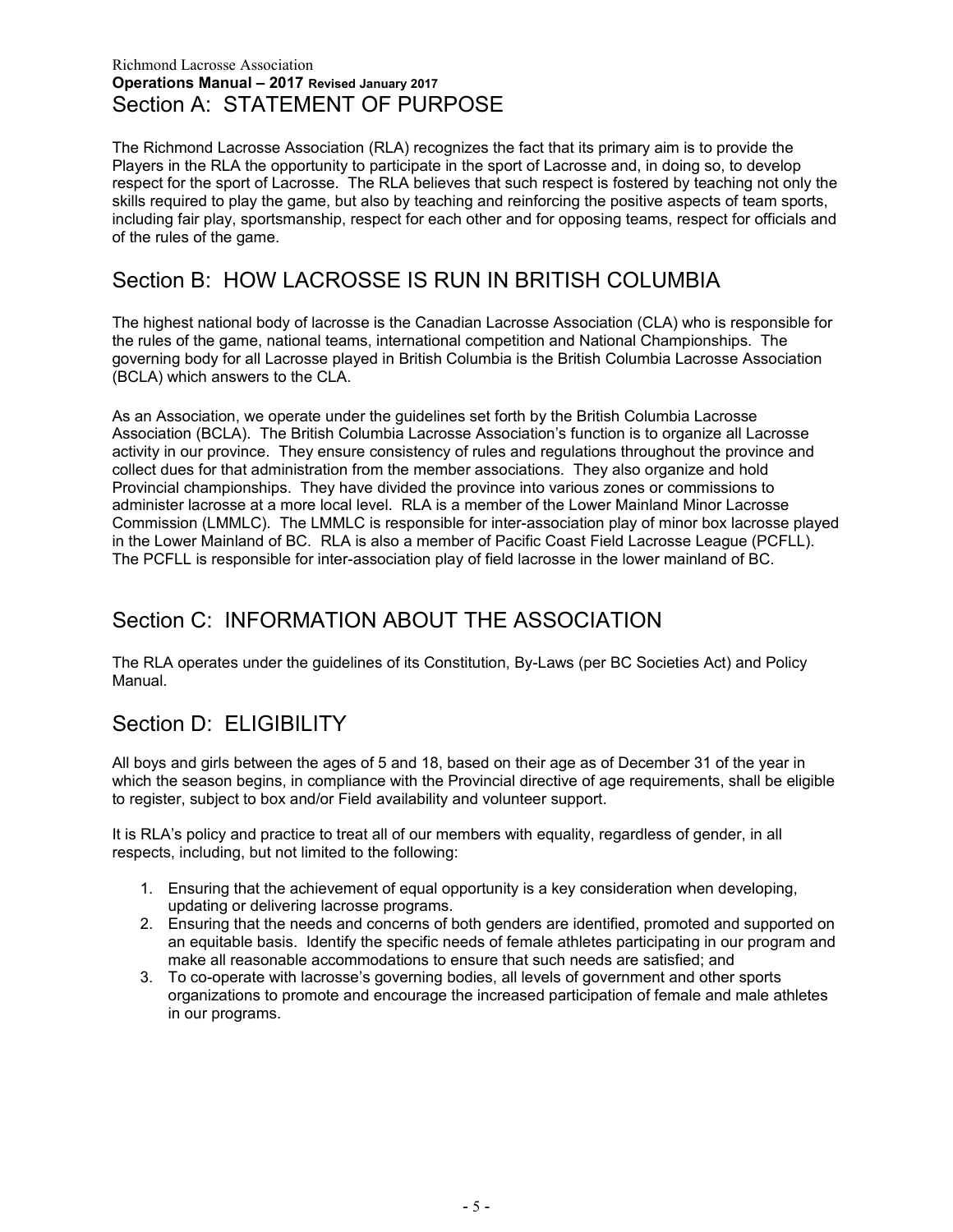#### Richmond Lacrosse Association **Operations Manual – 2017 Revised January 2017** Section E: MANAGEMENT OF THE ASSOCIATION:

The Board of Directors shall manage the business and affairs of the Association in accordance to the Constitution & By-Laws and Operations Manual of the Association.

### Board of Directors:

The Board of Directors shall consist of Elected Officers and Appointed members. The Elected Officers shall be:

- President
- Vice-President Minor
- Vice-President Senior
- Vice-President Field
- Secretary
- Treasurer
- Immediate Past President (as applicable)

Once elected the Elected Board of Directors shall appoint, subject to majority approval, the following Appointed Board of Directors positions:

- Coaching Coordinator
- Head Referee
- Registrar
- Scheduler
- Sponsorship
- Equipment Manager

The Board of Directors shall appoint (subject to majority approval) the following Designated Representatives but not limited to:

- Referee Coordinator
- Volunteer Coordinator
- Members at Large
- Media/Public Relations
- Web Site Administrator
- $\bullet$  RACA (2)

### Designated Officials:

The following positions are Designated Officials. The Designated Officials will be appointed by the Board of Directors whose responsibility it is to select these positions.

- Coaches
- Referees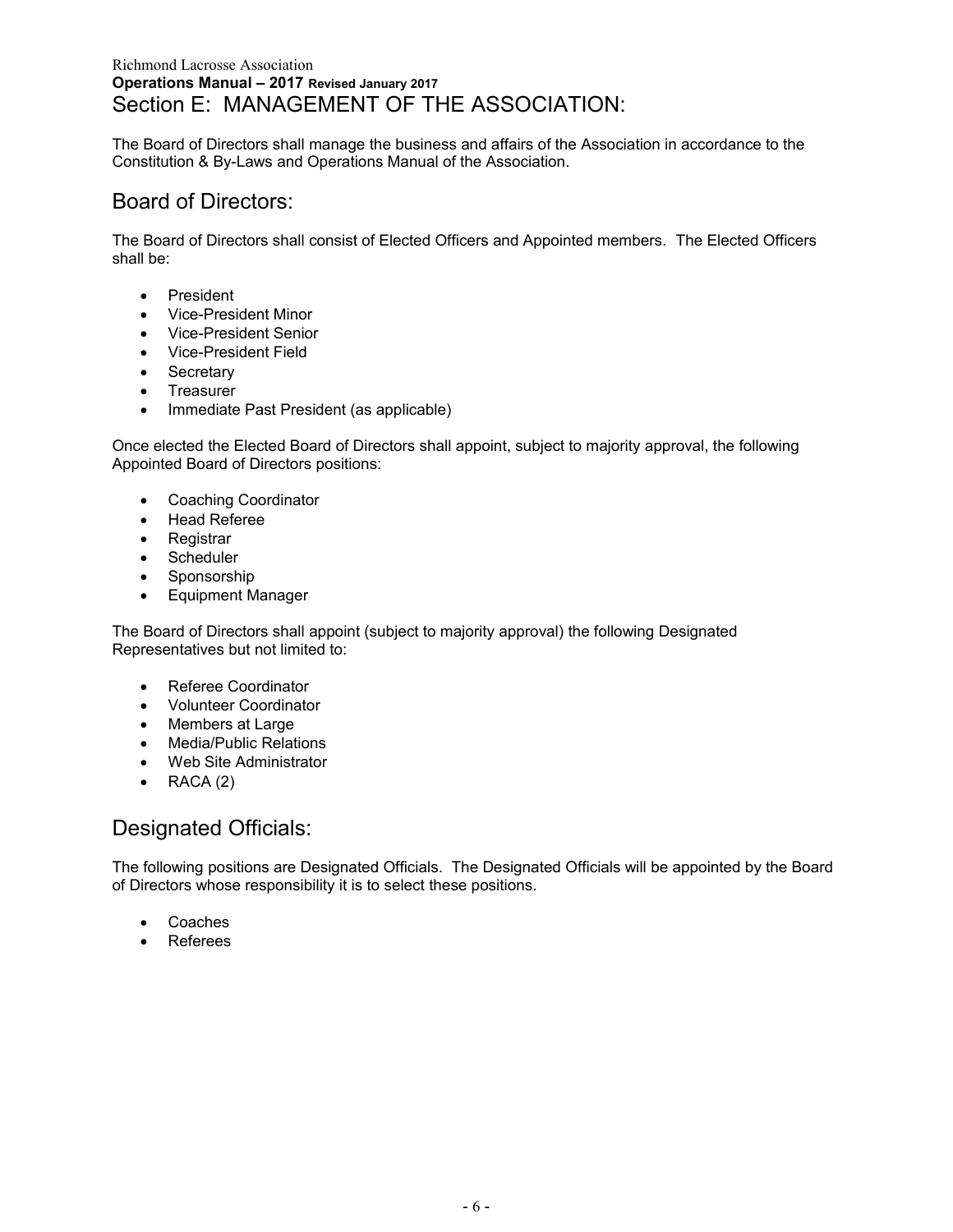#### Richmond Lacrosse Association **Operations Manual – 2017 Revised January 2017** RLA Organizational Chart:



# Terms of Service:

All Board Members shall serve for a maximum period of twelve months per term, but not beyond the next Board elections at the Annual General Meeting. Persons wishing to run for executive positions should be prepared to serve for two terms as Board Members. Board Members need not be parents of players in the Association. It is expected that each Board Members will attend all monthly Board Meetings and all special meetings as required**.** It is understood that these positions are a twelve month position (commitment). Notification of valid absence from scheduled meetings must be forwarded to the secretary in writing/email. Absence of 3 or more meetings may result in a review by the elected Board of Directors*.*

#### Filling Vacancies:

Whenever there is a vacancy on the Board of Directors that position may be filled by a majority vote of the remaining Board Members, and the person filling such vacancy shall serve until the next Annual General Meeting.

# Appointing Committees:

The Board of Directors shall have power to appoint special committees from the membership of the Association.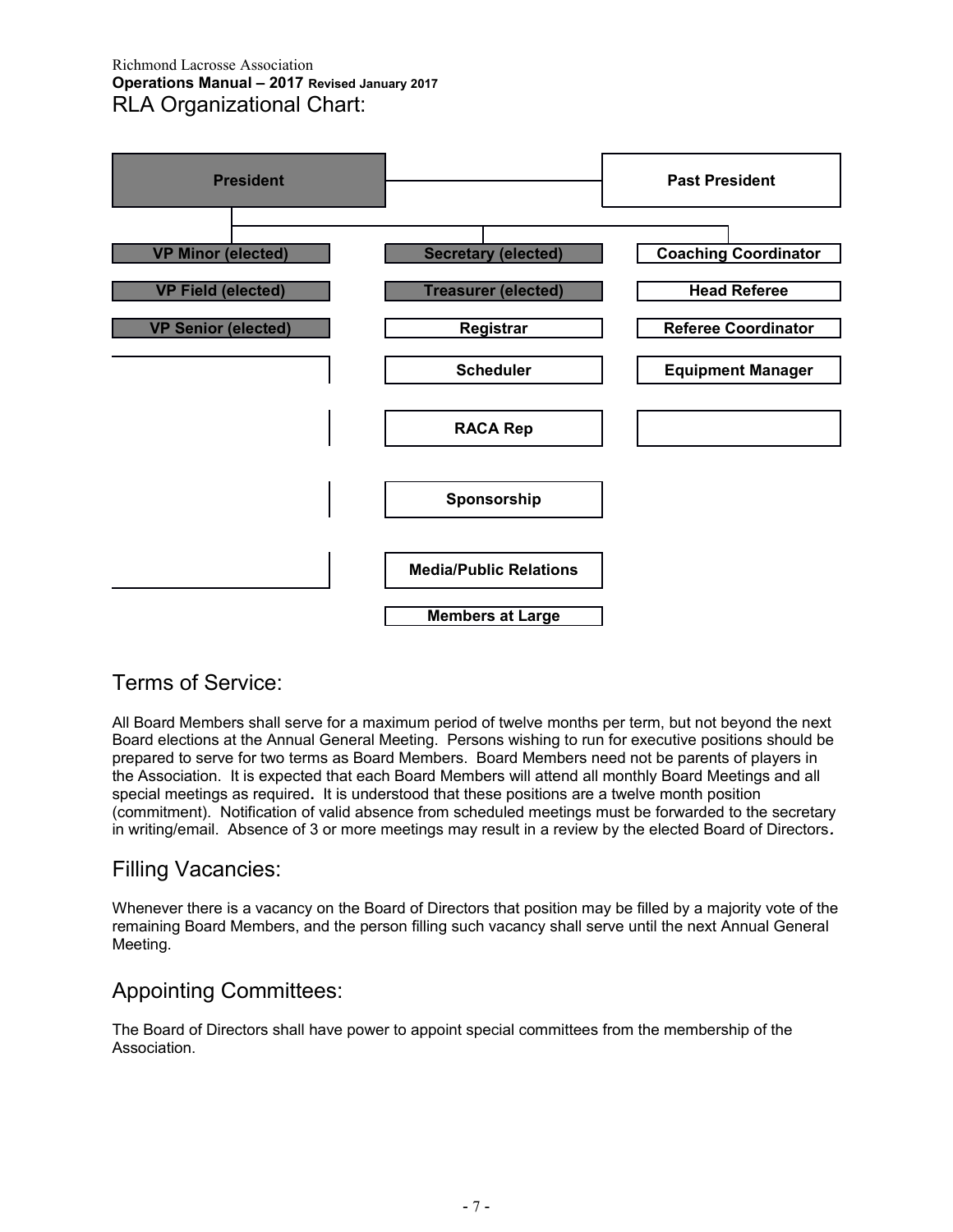#### Richmond Lacrosse Association **Operations Manual – 2017 Revised January 2017** Removal of Board Members:

A member of the Board of Directors can be removed provided it is done according the By-Laws of the Association. A member of the Board of Directors removed by resolution of the membership at a meeting called for the purpose of considering such resolution shall cease to hold office.

# Conflict of Interest:

Anyone who may be in a conflict of interest must report such potential conflict to the President (or, if the President is unavailable, to the 1<sup>st</sup> Vice-President Minor) who shall review such potential conflict and, if appropriate, submit the issue to a special meeting of the Directors. If that person were a Board member, they would be excluded from any vote or decision process considering the matter.

### Voting on Decisions:

All voting issues are to follow the By-Laws of the Association (BC Societies Act).

## Voting Privileges:

Elected Board of Directors, Appointed Board of Directors will have a vote on monetary issues.

### Board, and Designated Representatives Responsibilities

#### President:

- a) Shall have the responsibility to conduct the day-to-day business of the Association within the framework of the Association and Provincial Constitution and By-laws
- b) Shall supervise the other officers in the execution of their duties and shall be responsible for calling and chairing meetings of the Board of Directors

#### Vice-Presidents:

- a) Shall assist the President
- b) The Vice-President Minor shall act as the President in his/her absence
- c) Responsible for reporting activities of the club to respective club volunteers, and for providing guidance and support to those volunteers.
- d) Representative of respective club volunteers as stated below to the Board of Directors.

| Vice-President Minor: | shall oversee Minor operations                         |
|-----------------------|--------------------------------------------------------|
| Vice-President Field: | shall oversee Field operations                         |
|                       | Vice-President Senior: shall oversee Senior operations |

### Secretary:

- a) Shall take minutes at all meetings of the Board of Directors and at the Annual General Meeting
- b) Shall prepare and distribute all general correspondence and notices on behalf of the association, including sending out notices of meetings and keeping members-at-large informed of the activities of the Club.
- c) Shall act as Volunteer Coordinator to BCLA providing the Volunteer Directorate with information on RLA Volunteers as requested.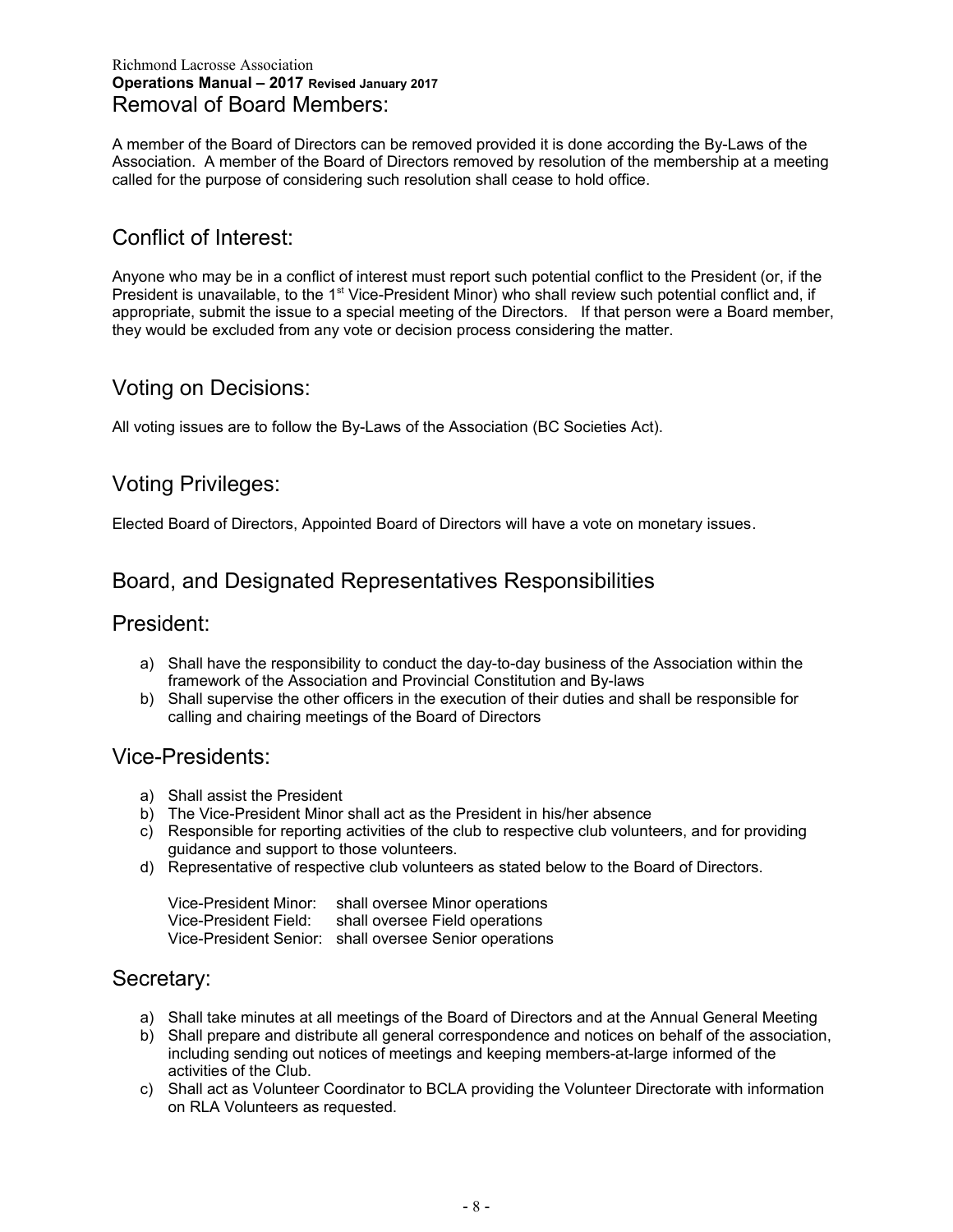#### Richmond Lacrosse Association **Operations Manual – 2017 Revised January 2017** Treasurer:

- a) Shall have custody of all funds, securities, evidence of indebtedness and other valuable documents, and shall deposit funds and securities in the name and to the credit of the Association in a bank
- b) Shall keep an accurate account of all money received and paid out in appropriate books
- c) Shall render a report of the funds, receipts and disbursements of the Association annually, or at such other times as requested by the Association, and shall provide an abridged monthly report to the Board of Directors, as required.
- d) Must be bondable.
- e) Shall comply with all applicable federal, provincial and municipal laws.
- f) Shall retain an accurate account of all funds received and disbursed by the Association.
- g) Shall render a complete set of Financial Statements including a Balance Sheet and a Statement of Receipts and Disbursements of the Association annually for the general membership and periodically for the Board of Directors as required.
- h) Shall retain all records including receipts and cheque stubs for a period of seven years.
- i) Shall insure that teams declaring for Provincial playdowns and Provincial Championships submit the necessary rosters and any other BCLA requirements, by the time specified by BCLA along with the necessary funds.

### Immediate Past President:

a) The Immediate Past President shall perform the duties and carry out the responsibilities allocated or set by the President both actively, if required by the President and in an advisory capacity when requested by the President, or any Board of Director or Club Representative.

### Coaching Coordinator:

- a) Shall be responsible for obtaining, training and supervising all coaches in the Club
- b) Will work in unison with the designated volunteer Screening Officer to ensure the Criminal Record Search is completed every three years to parallel that of BCLA's policy for active coaches and Bench assistants/gate persons or similar. New coaches and those from other associations will require a new CCR before coaching an RLA team. All CCR's must be in to the volunteer screening officer of RLA by March  $21<sup>st</sup>$  of the box lacrosse season or September 10<sup>th</sup> of the field season in order to have the necessary paperwork (ie: form 100's), completed prior to the submission dates to BCLA. If a coach/ bench assistant/gate person does not have their CCR on file with the RLA the head coach will be notified by the screening officer and they will request a CCR from the coach. If after 1 week a CCR is not received the President will be informed and the coach/ bench assistant/gate person will be prohibited from working games until their form is submitted.
- c) Shall arrange for and/or give clinics and training programs where needed and disseminate information when appropriate to assist coaches
- d) Will organize and participate in group coaching meetings.
- e) Shall be responsible for the appointment of an Assistant Head Coach
- f) Shall be responsible (with the assistance of the Assistant Head Coach) for facilitating proper certification of all coaching staff, and to secure confirmation of proper levels of certification.
- g) This position does not require the candidate to be an active individual team Head Coach or Assistant Coach.

#### Head Referee:

- a) Shall be responsible for obtaining, training and supervising all referees in the association
- b) Shall coordinate with BCLA representatives for clinics and training programs when needed
- c) Shall arrange for referee assessments, as required.
- d) Shall represent our association to BCLA.
- e) Shall make recommendations to Executive officers with regard to the appointment of RLA Referee Allocators.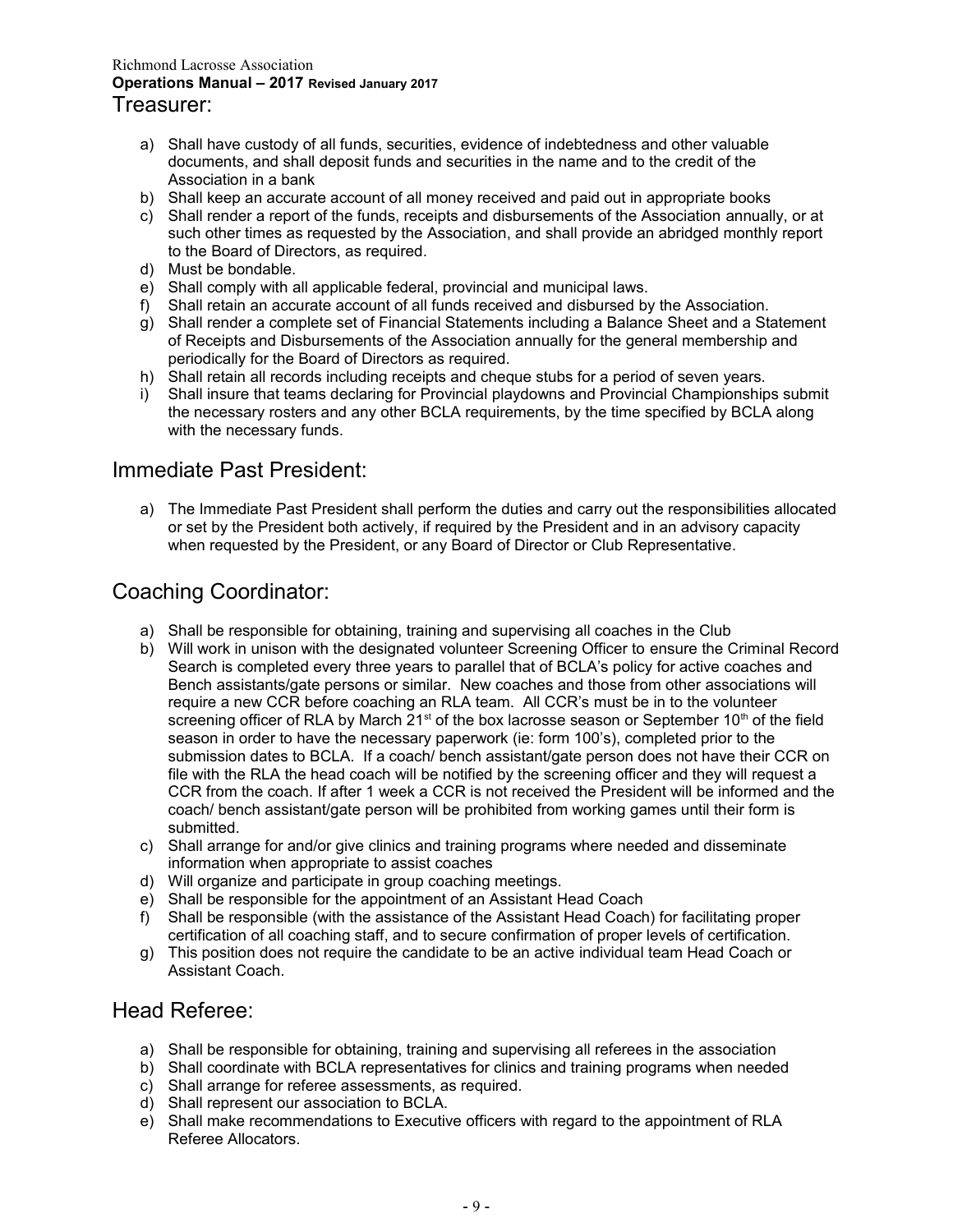#### Richmond Lacrosse Association **Operations Manual – 2017 Revised January 2017** Referee Coordinator

- a) Shall assist the Head Referee with administrative duties
- b) Shall allocate referees for all Home games

#### Registrar:

- a) Shall be responsible for the complete registration of all players in the RLA and with the BCLA online registration; by the BCLA chosen due date (usually end of May). Shall also be responsible to make any necessary changes to BCLA on-line site for any player/team movement.
- b) The maintenance of player current registration files and distribution of player lists for each division to each division coordinator and head coach and to maintain one year past player list for mailings.
- c) Shall be responsible to fully register any player that requests a release, prior to bringing the release request to the Board. It is also necessary to help the requesting family with making sure that all their paperwork is submitted to the LMMLC and/or BCLA in a timely fashion.
- d) Is responsible to provide any member with the appropriate 'Request to play-down' or "request to play up form" that wishes to do so. The completed form is then supplied to the President or Vice President Minor for approval by the RLA Board and the necessary approval of the LMMLC Chair. The player is to register in their appropriate age division before requesting the 'play-down'.
- e) Works with the Treasurer and turns over all registration fees collected. It is necessary to log all payments forwarded to the Treasurer, providing the following info: player name (only if different from-), Name, Dated, Amount, and also the date that the 'deposit drop' was given to Treasurer. It is also necessary to assist the Treasurer in the collection of any NSF payments to reinstate a player as a member in good standing.
- f) Provide player addresses for RLA Mailings, or email addresses for Bulk emails, as requested.
- g) Host the RLA mailbox and distribution of all mail.

### Sponsorship:

- a) To actively solicit sponsors for all teams in the Association
- b) To arrange for sponsor recognition at the end of the season
- c) To ensure that the sponsor assignment is recognized for picture day
- d) To encourage teams to publicly support their sponsor

#### Media/Public Relations:

- a) To promote the RLA to local media representatives
- b) To encourage individual teams to provide the media with game reports
- c) To promote RLA within the community.

### Equipment Manager:

- a) For both box and field responsible for the distribution at the beginning of the season and the collection at the end of the season of all Club uniforms, goalie equipment and other association gear.
- b) Reports and recommends necessary purchases to the Board of Directors.
- c) Is advised by coaches, coordinators, etc. of any repairs required during or after the season(s), arranges for repair or replacement via the appropriate VP thus brought forward to the Board of Directors for action.
- d) Arranges for off-season storage of uniforms and other equipment.
- e) Provide an annual inventory report.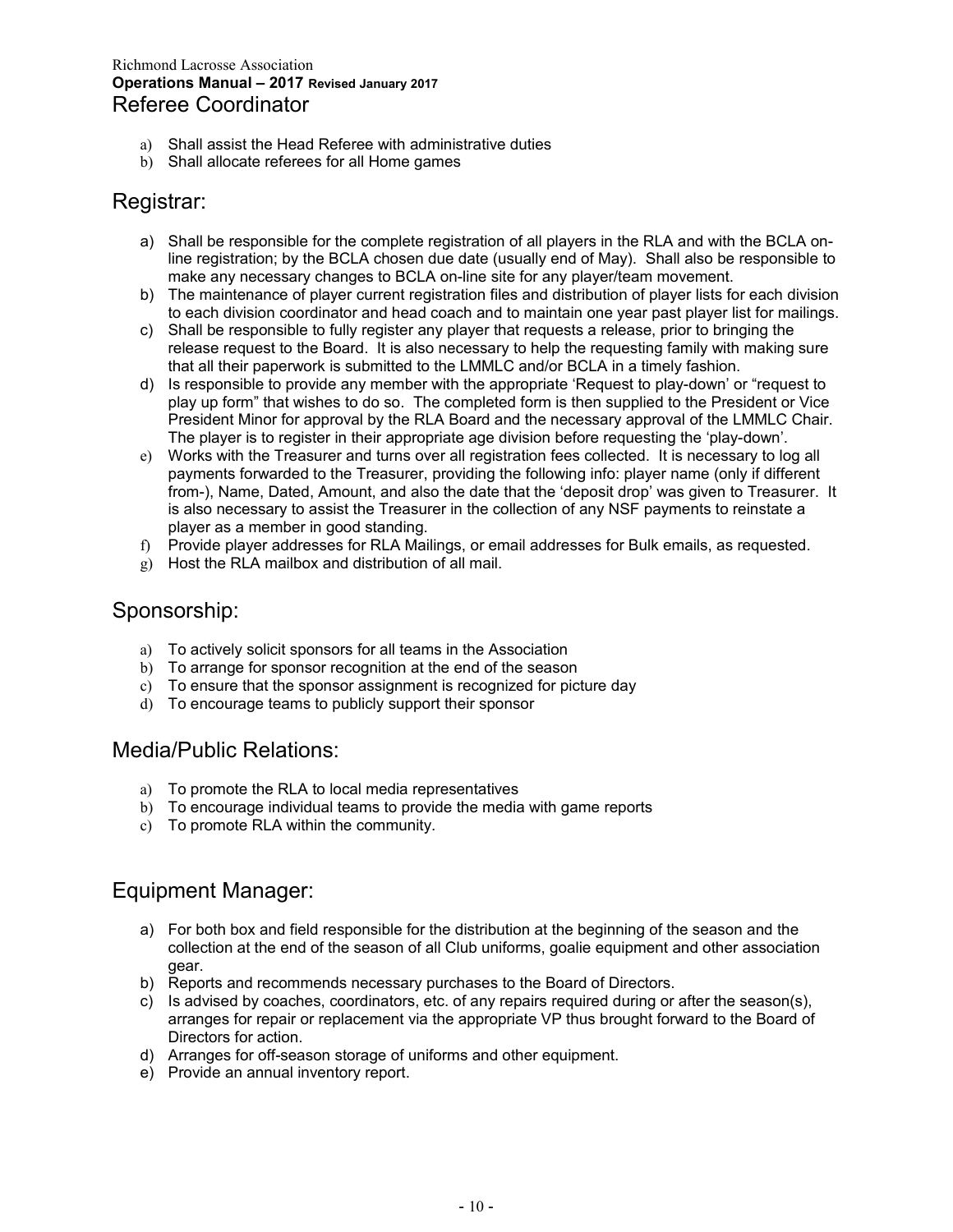# I. Code of Conduct

#### 1. **All individuals affiliated with the RLA shall**:

- (a) Refrain from using foul or negative language
- (b) Refrain from verbally or physically abusing any game official, participant or spectator, regardless of association or circumstance.
- (c) Demonstrate courtesy, respect and good sportsmanship towards all game officials, participants and spectators, regardless of association or circumstance.
- (d) Attempt to develop community spirit and pride in our association, while representing RLA and minor lacrosse in the best possible light.
- (e) Respect all facilities utilized by our Association, as well as any staff of those facilities.
- (f) Emphasize sportsmanship and fair play while trying to keep the word "FUN" in Lacrosse.
- (g) Treat the game of Lacrosse with the respect that it deserves.
- (h) Take the necessary steps to report, in writing, any incidents that may shed bad light on our great game to ensure that they are not repeated.

#### 2. **An individual's conduct shall be in question when they**:

- (a) Breach any of the above in Section 1.
- (b) Use their position with the RLA for unauthorized personal and/or material gains.
- (c) Wilfully circulate false or malicious statements, derogatory to any other member of our or any other Association.
- (d) Wilfully ignore or break the by-laws, policies and/or rules or regulations of our Association.
- (e) Counsel others to ignore or break the by-laws, policies and/or rules or regulations of our Association.

### II. Discipline

- (a) The RLA endorses the principles of natural justice and due process, which allows any individual the right to a hearing, and an appeal of any action, which affects their rights.
- (b) Any report alleging a breach of the RLA Code of Conduct shall be submitted in writing to the President, or acting President, within 15 days of the occurrence.
- (c) If action is necessary, the President shall appoint a Discipline Committee, consisting of a minimum of three members of the existing Board, and convene a meeting not more than 15 days from the date of the receipt of the report.
- (d) All parties involved will be notified of the proceedings and will have the opportunity to attend the meeting to explain or defend their actions. The Discipline Committee may call witnesses and demand any information that may be pertinent in the matter.
- (e) The decision of the Discipline Committee will be announced by the Chair and will be provided, in writing, to the interested parties within 7 days of the meeting. Interested parties are defined as those parties directly involved in the proceedings.
- (f) An individual whose rights are directly affected by the outcome of the meeting may appeal that decision, using procedure and time lines that are the same as those for the Discipline Committee.

### III. Voting

- (a) All voting issues require a quorum.
- (b) A quorum shall require 2/3 of the sitting Elected Officers as defined in the Constitution and By Laws of the RLA and Operating Manual.
- (c) Voting issues will be decided by a simple majority vote of the quorum.

# IV. Membership

(a) Membership in the Association shall be in accordance with the Constitution and By-Laws of the Richmond Lacrosse Association, By Law I.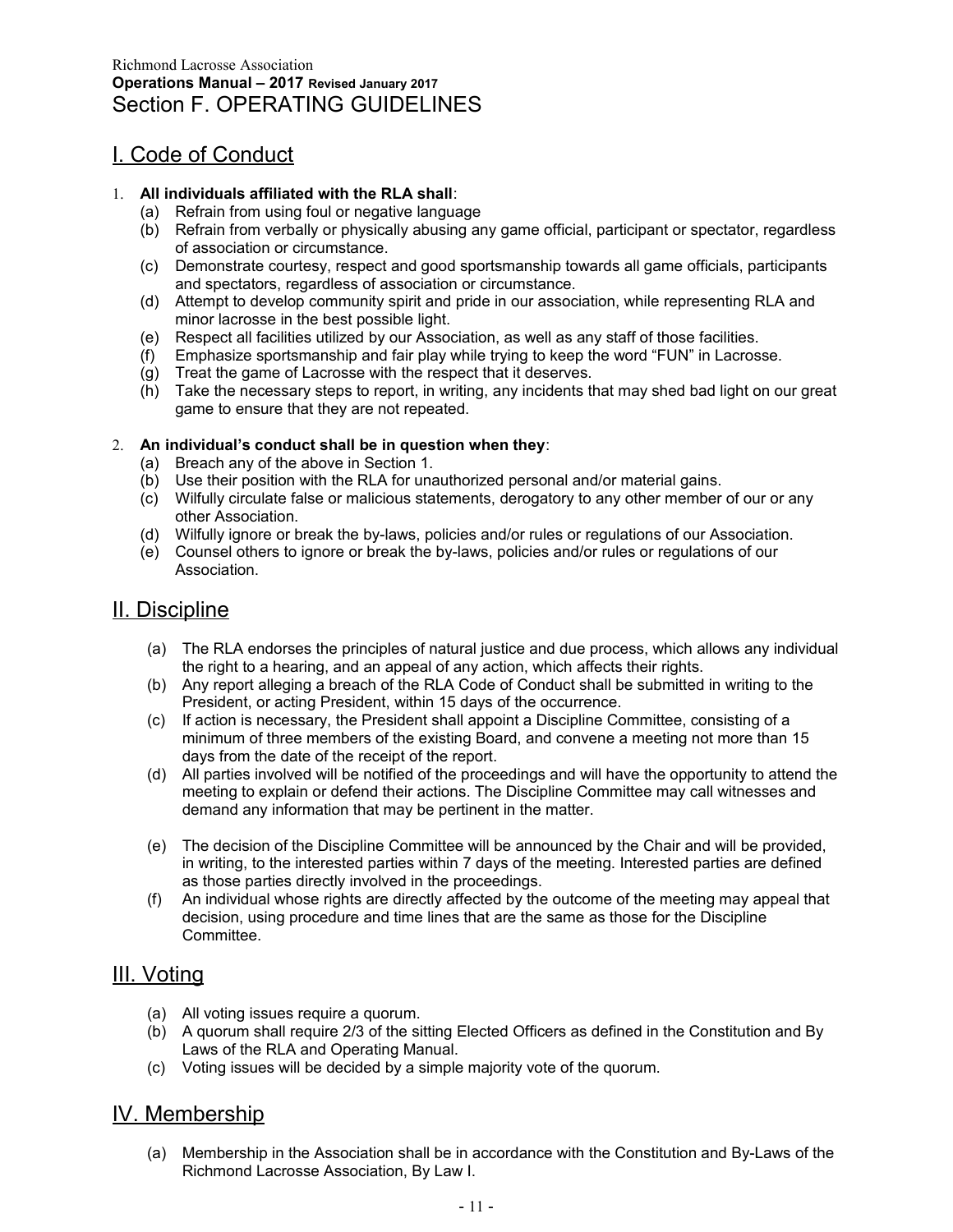Richmond Lacrosse Association

**Operations Manual – 2017 Revised January 2017**

- (b) A membership in the association shall be considered as one vote per family.
- (c) A family's membership fees shall be the registration fees paid to the association each playing year.

### V. Financing

- (a) The signing officers of the Association shall be the President, the Treasurer and Vice President Minor. All financial transactions shall be signed by two of the signing officers, one of whom should be the Treasurer or the President.
- (b) A budget shall be prepared prior to the Annual General Meeting and presented at the AGM for a vote of acceptance by the membership. The budget shall be prepared by the Treasurer, with input from the Board as to the needs of the Association in the forthcoming year.

#### VI. Expenses

- (a) General operating expenses [office and administrative expenses] need only be authorized by two of the three signing officers.
- (b) Expenses deemed extraordinary shall require a majority vote of the existing Board.
- (c) Budgeted expenses shall require a majority vote of the existing Board.
- (*d*) All expenses incurred in a year, must be submitted in the current fiscal year, and will be paid in the current fiscal year.

#### VII. RLA AGM

(a) Expenses shall be drawn from general revenue.

## VIII. BCLA AGM

- (a) Expenses shall be drawn from general revenue and the Association shall cover the expenses of those Board members attending the BCLA AGM in representation of the Association. Those expenses shall be:
	- Travel \$0.50 per kilometre
	- Fares & Ferry actual cost
	- Beverages & Meals up to \$50.00 per person per day
	- Awards banquet actual
	- Accommodations actual cost providing those accommodations are the official accommodations offered by the BCLA.
- (b) To be reimbursed for expenses incurred, the attendee must provide the Association Treasurer with the actual receipt or photocopies of such.
- (c) Expenses not included in the above would have to be authorized by a majority vote of the Board.
- (d) Selection of Association representatives for the BCLA AGM will be by the Board.
- (e) Expenses will only be reimbursed upon verification by the President (or representative) that said member has participated in/attended the necessary voting functions during the BCLA AGM.

# IX. Telephone

If decided by a resolution of the Board, the Association shall bear the costs of:

- (a) Excess minutes of a personal cell phone for Board business.
- (b) The registrars telephone mailbox
- (c) Long distance costs incurred in pursuit of specific tasks [i.e. tournaments, sponsorships, etc.]

### X. Registration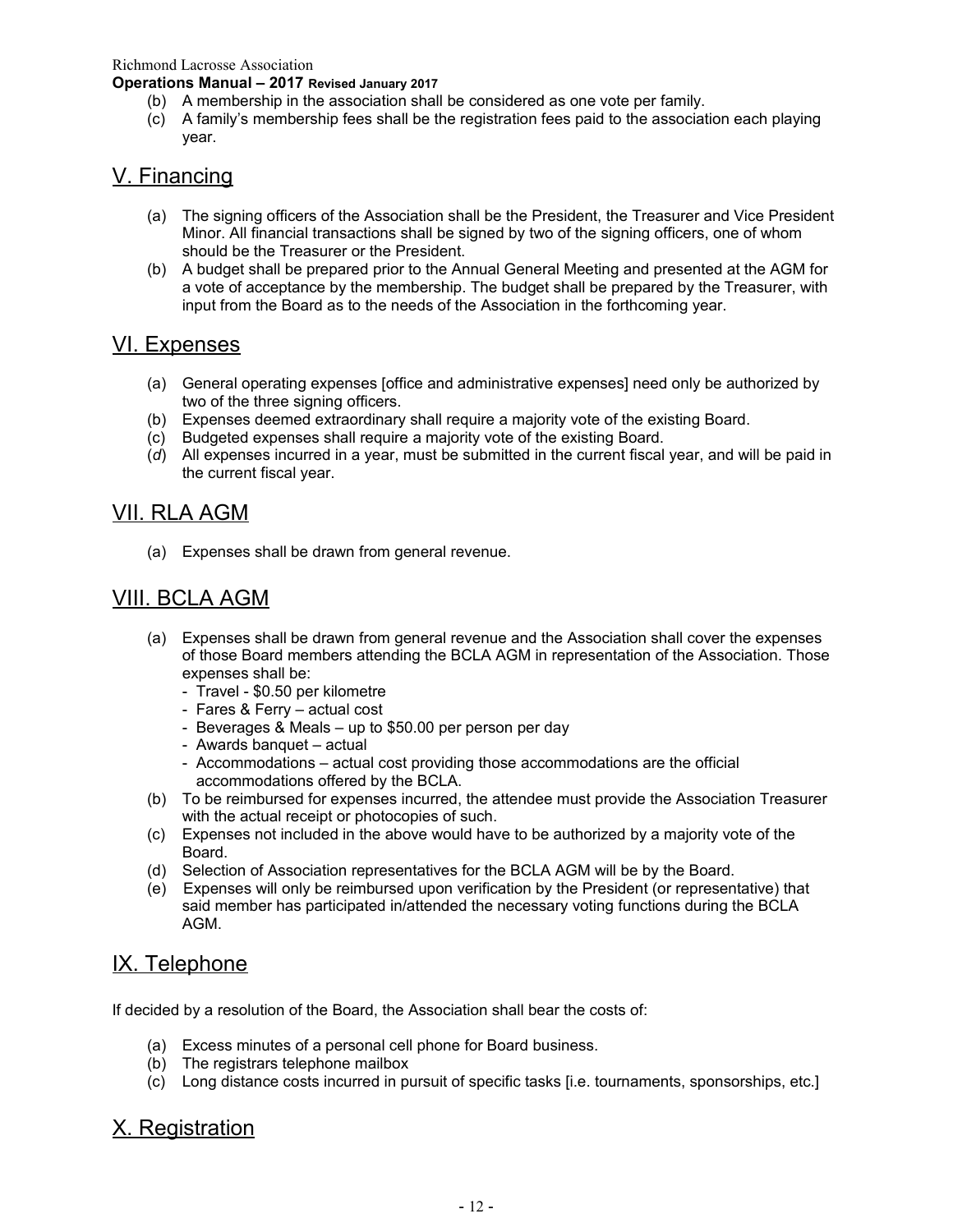#### **Operations Manual – 2017 Revised January 2017**

- (a) Player registration shall be taken through the BCLA on-line registration site prior to the playing season. With payment either on line or submitted by mail to the designated address for the registration to be completed for the playing season. Player will not be allowed to dress for any pre-season or regular season game until fees are paid. They are allowed to practice and try out with the team.
- (b) Registration fees shall be set on a yearly basis, as determined by the budget and approved at the AGM.
- (c) A late registration fee shall be charged to any registrant and/or returning player who fails to register in a timely manner. The cost and initiation date of this fee to *be* determined by a vote of the Board of Directors. Late registration of any registrant and/or returning player will be taken on a first come first serve basis based on availability on the division in which they are registering past the registration deadline.
- (d) Refunds of registration fees must be applied for in writing to the club registrar and and treasurer and are subject to the following:

full refund, upon receipt of request prior to first league game, less a \$25 processing fee. full refund, less 50%, prior to tiering break (box) mid-season (field) No refund after tiering break (box),mid season(field).

- (e) Registrants whose fees are paid with NSF cheques will have their membership revoked until those fees are collected, either in cash or some form of guaranteed payment. These members will also be subject to an additional minimum penalty fee of \$25.00.
- (f) Waiting lists shall be established after:
	- The number of registered players has reached the maximum number of allowable players in a divisions based on the number of teams that have be declared at the declaration meetings and try-outs have commenced for the season. Once try outs are over and teams have been allocated, new registrants will be placed on a wait-list. Players can practice with the division or teams while on a wait list.
- (g) A sibling, whose family is currently a member of the Association, shall have priority on any waiting lists and will be accepted into the membership at the time of registration.
- (h) The third and subsequent registrations in a family will only pay the BCLA registration fee, that being the lowest fee.
- (i) A complete registration is comprised of a:

signed BCLA registration form jersey deposit registration fee and proof of age need only be verified by registrar completed Volunteer Form (For players applying for a hardship application a copy of the application form is required Proof of age and residency (as specified by the BCLA) may be requested at any time

(j) Goalies who provide their own BCLA approved equipment and with a written request, shall only pay the current BCLA fee.

### XI. Player Movement

RLA endeavours to provide all levels of teams (ie, A1, A2, B & C) in all age groups/divisions and thus does not voluntarily release players. RLA follows the Operating Policy and Guidelines of the BCLA and Minor Directorate regarding player moves as set out in Regulation 8.

- 8.1 All players must sign and play with the Association that administers lacrosse within the boundaries in which that player resides.
- 8.2 If a player who has played the two previous consecutive season with the same Association, other than the one where they currently and during that time, either met the release requirements described in Minor Directorate Regulation 8.07 or lived within that Association's boundaries, the player is considered grandfathered with that Association and has the option of signing with that Association as a grandfathered player or registering with his/her new home Association, where they currently reside.
- 8.3 Where there is no team available within the players age group, the player may play for another Association with written release from his/her home Association for the current playing season only (this release is not counted as a Grand fathering year).Any such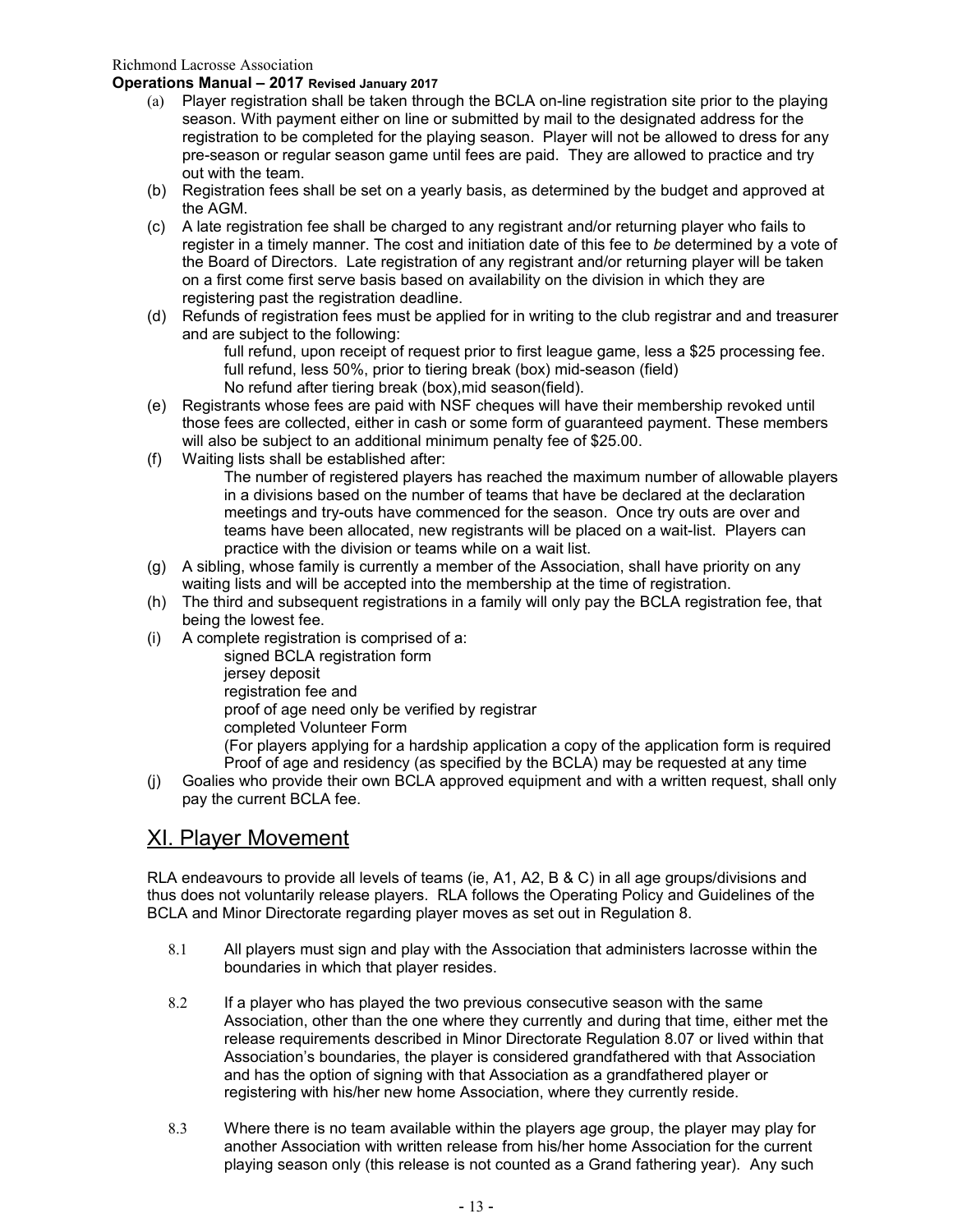#### **Operations Manual – 2017 Revised January 2017**

releases must be signed off by the President or Vice President of that Discipline (box or field), after review by the Board of Directors.

- 8.4 No player may sign with two Associations in any one playing year unless properly released.
- 8.5 A player who is signed with an Association and moves to another area during the playing season must receive permission from the Local Commission of his/her new area before being eligible to play with a team in his/her new area.
- 8.6 If there is a dispute, the Commission will have the right to place the disputed player to the Association where the Commission feels it would be in the best interest of the league and the player.
- 8.7 In all cases, where a player is not playing in an Association where they resides, a player release request form, properly signed by each authorizing party, must accompany the registration form submitted by each club to the BCLA office. The Commission must signoff on or before April 15 and a list of those approvals is to be supplied to the Minor Directorate Registrar within seven (7) days.The only exception would be for Grandfathered Players who do not require a signed release form, but must appear on the club's grandfathered list. Failure to obtain written permission prior to the registration deadline will make the current year ineligible to count towards grandfathering and may result in the player being declared ineligible. Minor Directorate Disciplinary Rules will apply.
- 8.8 Associations must provide a list of currently Grand fathered players on or before May 31 of each playing year to the Registrar of the Minor Directorate. Failure to do so would make these players ineligible for Provincial play.

### Section B

If a player wishes to play one season at a level of play other than Richmond can provide (will declare) AND it is agreed by the RLA Executive, the player's coach (last season) and another outside impartial body that the player would be more suited to play at a different level of play, either a higher tier or lower tier, than RLA can provide, then RLA will release that player, for ONE Season, under the following condition:

The player must declare in writing, to the RLA Executive, his/her declaration of where (which association) they will try out for, at what tier, and why. If the player IS successful they will be required to volunteer 1.5 hours per week in an activity of the RLA Executives choice (i.e. coaching, refereeing, training, etc). If the player in question is NOT successful in securing a position on a team at another level of play that he/she would play at in Richmond, then he/she would be required to come back and play for RLA.

Any and all necessary release documents deemed necessary by the BCLA, LMMLC and PCFLC would be completed after the players' successful attempt at trying out for another team/association. Their release policies and procedures (placement) may override this process.

### XII. Player Evaluations

- a) Player evaluations shall be conducted for each playing division from Novice to Midget each playing season and each registered participant should be given equal opportunity to participate. Players wishing to try out for teams may be required to pay a fee for said evaluations.
- b) Player evaluations shall be organized by the Vice-President(minor/field) and/or Coaching Coordinator and conducted as per the following:
	- Evaluators should, if possible, be chosen from the ranks of the Senior and Junior personnel and/or coaches from outside the division being evaluated.
	- A minimum of 3 evaluators is recommended.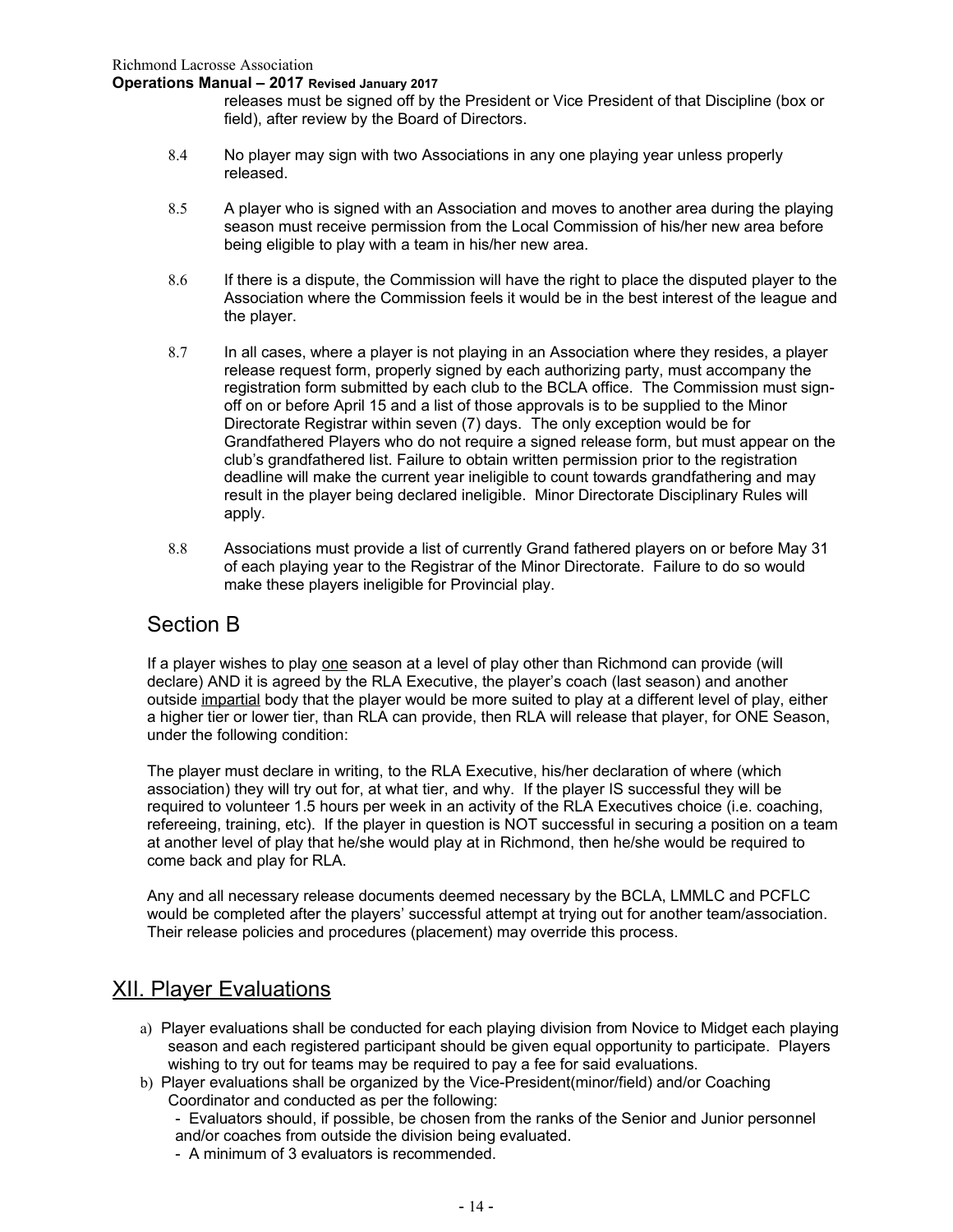### XIII. Team Selections

- a) Team selection will be based on player evaluations, the number of teams in each division and the player conflicts if necessary, to determine if first or second team out
- b) The number of players selected or assigned to a team will be based on recommendations made by the Vice-President (minor/field). These recommendations will take into account the number of players registered in a division, calibre and the number of goalies available. The suggested number of players would be a minimum of 14 to a maximum of 20 (box)/ 25 (field).

## XIV. Tiered Calibres

a) Determination of declarations of tiered calibres (Novice, Pee Wee, Bantam and Midget) will be made by the Vice-President (minor/field) and the President in consultation with coaching staff based on the number of players and calibre of the players and following the League declaration policy

# XV. Coaching

- a) Coaching positions within the Association ranks will be filled using the following criteria as guidelines:
	- Past history with the Association
	- Knowledge of the game
	- Coaching ability
	- Technical qualifications [certified levels]
	- Temperament
- b) Coaching positions will be assigned with the recommendation of the Coaching Coordinator and (if required), in conjunction with the Board of Directors and/or a Board of Directors appointed Committee.
- c) The Coaching Coordinator, Board of Directors, and/or a Board of Directors appointed Committee, may request that the applicants attend an interview question.
- d) There must be at least one member of the team personnel that is not related. ie: manager can only be related to one coach.
- e) Coaching positions wherever possible for the first team out in Novice and above (usually an A1 or A2) team, a non-parent coach will be designated as the head coach. If there is no non-parent coach qualified at the level of the team a parent coach may be head coach with the approval of the board of directors on the recommendations of the coaching co-ordinator. A non-parent coach will then be an assistant in this case

# XVI. Tournaments

#### (a) **Provincials/Championships**

 The Association will pay the registration fee for any team/teams wishing to participate in a Provincial or Zone Championship, provided the Team Manager sends the applicable/necessary paperwork into the VP Minor/Field. Some travel funds may be available and must be applied for. Any other expenses incurred during participation are the responsibility of the competing team. Teams that enter into provincials and withdraw after they have declared will be responsible for all fines that are incurred by their nonparticipation in the provincial championship as imposed by the BCLA for non-participation. The association will not cover this expense under any circumstance.

#### (b) **Nationals**

 The Association will commit to assisting financially for selected players that make the National team. The Board will determine the amount as the need arises.

#### (c) **Novice All-Star**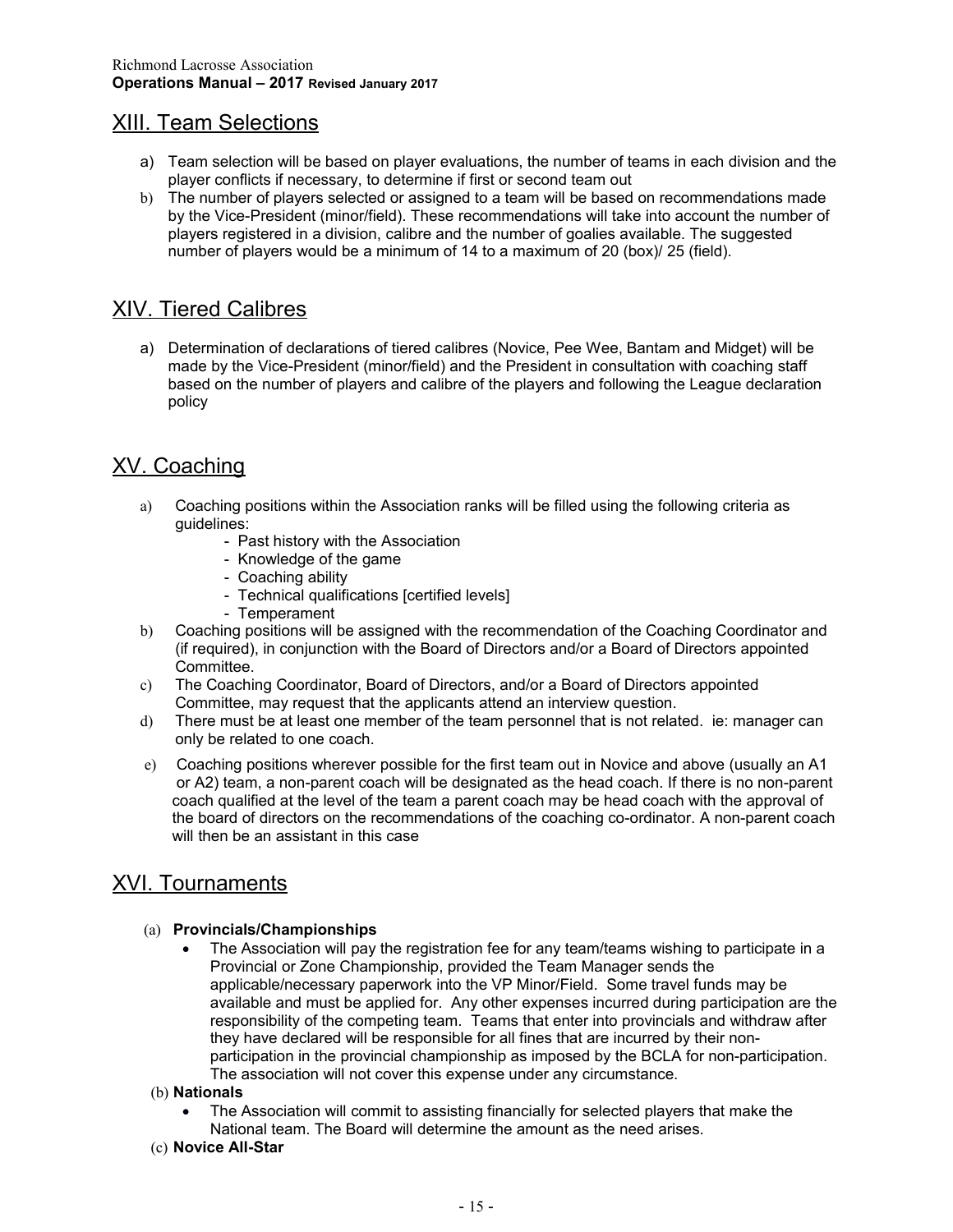#### Richmond Lacrosse Association

#### **Operations Manual – 2017 Revised January 2017**

- The Association will pay the registration fee for a minimum of 1/maximum of two teams, selected from the ranks of the Association's Novice division, to compete in the Jack Crosby Novice All-Star Tournament. Any other expenses incurred during participation are the responsibility of the competing team.
	- Selection to the Novice All-Star team will be based on the following criteria:
	- Willingness to compete
	- Ability
	- Age [i.e. a second year player would be selected before a first year player, other variables being equal

#### (d) **RLA Tournaments**

- Richmond teams enter RLA sanctioned tournament free of charge in return for parent participation in the tournaments with each family providing a \$100 Volunteer deposit due at team formation, post-dated to the date of the tournament the family had been assigned to. . Teams that do not have a RLA tournament are still expected to volunteer at RLA tournaments, however can apply to the board for payment of the entry fee of a BCLA sanctioned tournament which will be determined on a year by year basis based on the finances of the association.
- Each team in the association provides a basket/prize for one RLA Tournament, for which they will receive acknowledgement with the value to be determined by the board at the January meeting.

### XVII. Fundraising

#### 1. **ASSOCIATION FUNDRAISING**

- (a) The type and extent of the fundraising shall be determined by the Board, based on recommendations from the Fundraising Coordinator, to best suit the financial and philosophical needs of the Association.
- (b) The Association shall apply for Gaming Funds on a yearly basis. The application should be completed by the Treasurer and President with regards to budget needs.
- c) Where the Board of Directors deems it necessary to hold a fundraiser for a specific need that may arise throughout the year, the Board will appoint a committee to oversee the event.
- **d)** All money collected will be reconciled using the 2 person cash policy as set by the board of directors

#### 2. **TEAM FUNDRAISING**

- (a) Teams that undertake fundraising shall do so only with the written consent of the Board
- (b) Fundraising events such as Car Washes, Hot Dog/Hamburger Sales, Bottle Drives etc., must be booked and approved through RLA Sponsorship Coordinator [or in his absence the RLA Board] to avoid double up in events and conflicts with other teams.
- (c) Teams may open separate Bank Accounts for Fundraising purposes, however, they may not be established as Richmond Lacrosse Association or Richmond Roadrunner or RLA accounts, thereby misrepresenting the Association name. They can for example be entitled "Peewee B Lacrosse Fundraising Account". Sub Accounts can be opened through the RLA Executive and will be separated from our operation funds. Authorized members of the Executive have signing authority and will withdraw funds on your behalf as requested. Any money not used must be moved into the general account at the close of the event of season. Any cheques addressed to RLA will be deposited in the RLA general account.
- (c) Teams cannot advertise (i.e. car wash signs, raffle tickets), fill out application forms or Lottery License applications under RLA or Roadrunners name.
- (d) Teams must identify themselves as "Bantam "A" Team" for example so as not to conflict with or associate any possible liability to the RLA.
- (e) A list of current RLA Sponsors is available through the Sponsorship Coordinator. Team Managers must request a copy prior to approaching local businesses for additional funds, prizes or food donations on behalf of your individual team. This will alleviate double-ups and negative responses as we in no way want to jeopardize or hassle these businesses and risk the loss of future sponsorship to the Association as a whole.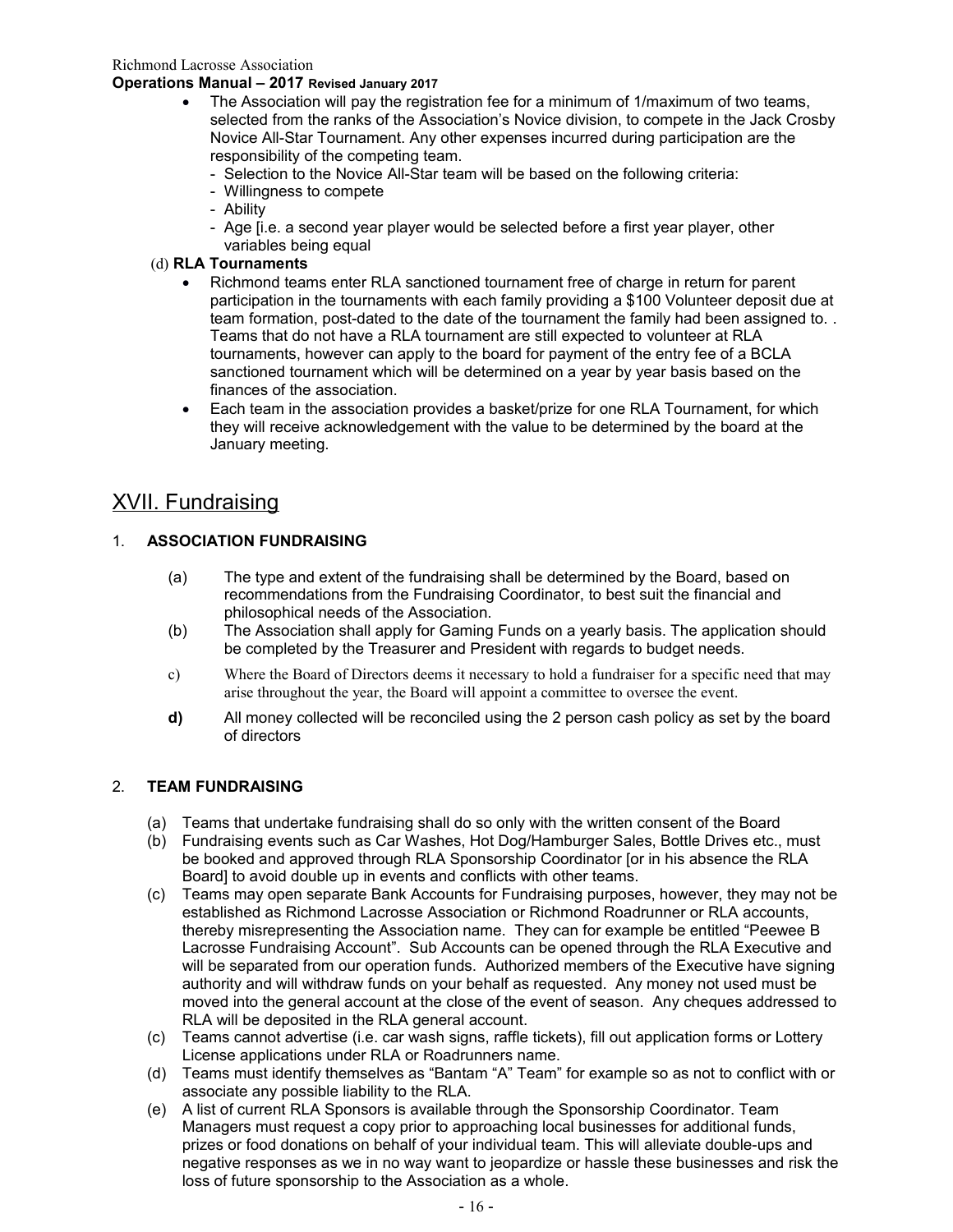#### **Operations Manual – 2017 Revised January 2017**

- (f) No individual team fundraising can be affiliated or held in conjunction with a RLA event i.e. Picture Day, Tournaments, etc or RLA fund raising events.
- (g) Teams may fundraise at their own "Home" games, provided all parties involved have been made aware (for example, arena for table set up)
- (h) No child will be guaranteed placement on a Team as a result of "long term" fundraising for an event to be held in a preceding year.
- (j) The Executive will help teams and Team Managers as required but not at the expense of the Association. Decisions made are in the best interest of all teams involved, which include Mini-Tyke and up.
- (j) Non-compliance of any of the above-mentioned guidelines may result in disciplinary action.

#### 3. **TOURNAMENTS**

- a) Association tournaments and provincial tournaments, funds will be deposited into the RLA accounts either the general account or the gaming account for all raffles
- b) All tournaments must supply the board of directors with a preliminary budget 1 month prior to the start of the event
- c) All money collected must be reconciled using the 2 person cash policy as set by the board of directors and funds delivered to the treasurer within 3 days of the end of the tournament
- d) All tournaments must supply to the board of directors within 28 days of the end of the tournament a financial statement of funds raised and expenses (this can be preliminary if waiting for sponsorship money from hotels)
- e) Summary of the events and recommendations for the following year

### XVIII. Equipment

- (a) Equipment will be purchased on a yearly/as needed basis. Decisions on purchases of equipment will be determined by recommendations made to the Board of Directors by the Equipment Manager/Managers after a review of the Association's inventory at the conclusion of the current box and field seasons. This inventory review will help determine the amount of equipment budgeted for in the Annual Budget. The condition of the inventory, a forecast of the coming season's registration and the addition of any equipment or supplies previously not held by the Association will factor into any decisions made.
- (b) The Board of Directors must approve all equipment purchases. The Board of Directors may pre-approve certain equipment purchases outside of the budget recommended by the Equipment Manager/Managers.
- (c) The Equipment Manager/Managers will use price, quality of merchandise and ease of supply as consideration before recommending a supplier for the Association purchases. Every attempt will be made to distribute purchases amongst our regular suppliers.
- (d) Each player may be subject to an equipment deposit, if required by the Association.
- (e) Keys for the equipment room will be issued to the President, Equipment Manager and a third key to be held by the City of Richmond.

### XIX. Sponsorships

- (a) Teams under the auspices of the RLA will be assigned annual sponsorships by the Association. These sponsorships will be retained with the funds from them going directly into the Association's general revenue. The Intermediate team will be allowed to solicit their own sponsorships with the funds being retained as revenue for their own purposes and in their own account. For all minor box and youth field teams in the RLA, where a member has of his or her own efforts obtained a sponsorship, will have 50% of the funds returned to the requested child's team. The Sponsorship Coordinator will make every effort to assign sponsorships as requested by the Sponsors, if possible. [i.e. parent's business/child's team]
- (b) Where a member identifies a special need and is willing and able to obtain sponsorship or donation for this specific requirement, the request will be brought to the board for prior approval to determine if the requirement will be of benefit to the RLA.
	- 17 -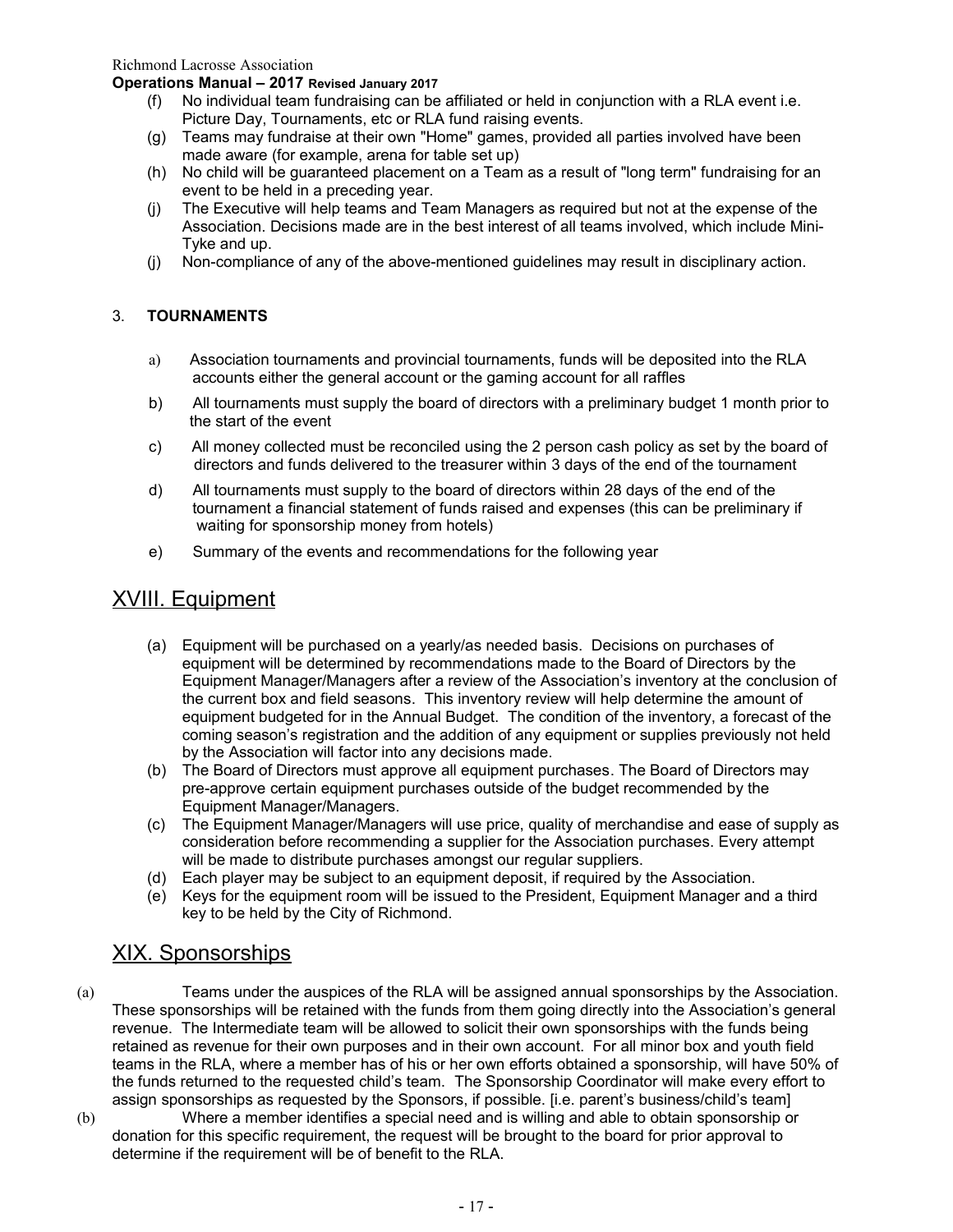(a) The RLA will present, on an annual basis, plaques to all that year's Male and Female Graduating Midget players. These plaques will be selected by the Awards Coordinator and awarded at either a year ending Lacrosse function or at the AGM of the Association.

(b) The RLA will also select, on an annual basis, recipients for the following awards, using the prescribed criteria:

- RLA INTERMEDIATE PLAYER OF THE YEAR
- RLA PLAYER OF THE YEAR MALE
- RLA PLAYER OF THE YEAR FEMALE
- RLA FIELD LACROSSE PLAYER OF THE YEAR
- JOHN LACKNER COACH OF THE YEAR (3)
	- o MINTYKE NOVICE
	- o PEEWEE FEMALE JUNIOR
	- o FIELD
- RLA LEVEL 1 REFEREE OF THE YEAR
- RLA LEVEL 2 REFEREE OF THE YEAR
- RITA BLAKE VOLUNTEER OF THE YEAR AWARD
- RLA PRESIDENT'S AWARD

(c) The RLA, on an annual basis, will Host and present a Volunteer and Sponsor Appreciation and Awards Night.

#### XXI. Scholarships:

#### Donny Gladstone Memorial Scholarship

Two scholarships will be awarded annually to current or past RLA participants graduating high school. The amount of scholarship will be determined by the board on an annual basis to the maximum of \$500 per player. Applications are due to the board by April 15th of each year. Applicants will be reviewed by the Scholarship Committee, which is appointed by the Board of Directors.

#### XXII. Chain of Command

Refer to RLA Executive Organizational Chart

#### XXIII. Maintenance of Order

- (a) Maintenance of Order within the auspices of the Association's arena/arenas, box/boxes and fields shall be the responsibility of the home team's coach/coaches and/or any Association executive member that is present at the time. They shall have the authority to request that the person/persons responsible for any disruption should cease and desist or be asked to vacant the premises of the Association. If an Association member is responsible for the disruption, he/she shall face the possibility of suspension from the Association. After a review by the disciplinary committee.
- (b) Maintenance of Order outside of Association premises shall be the responsibility of every Association member. Any member reported for disruption of order shall face the possibility of suspension from the Association. After a review by the disciplinary committee
- (c) A disciplinary committee will be formed out of three board members, one being the vicepresident (minor/field/senior) and two additional members

### XXIV. Cancelled Games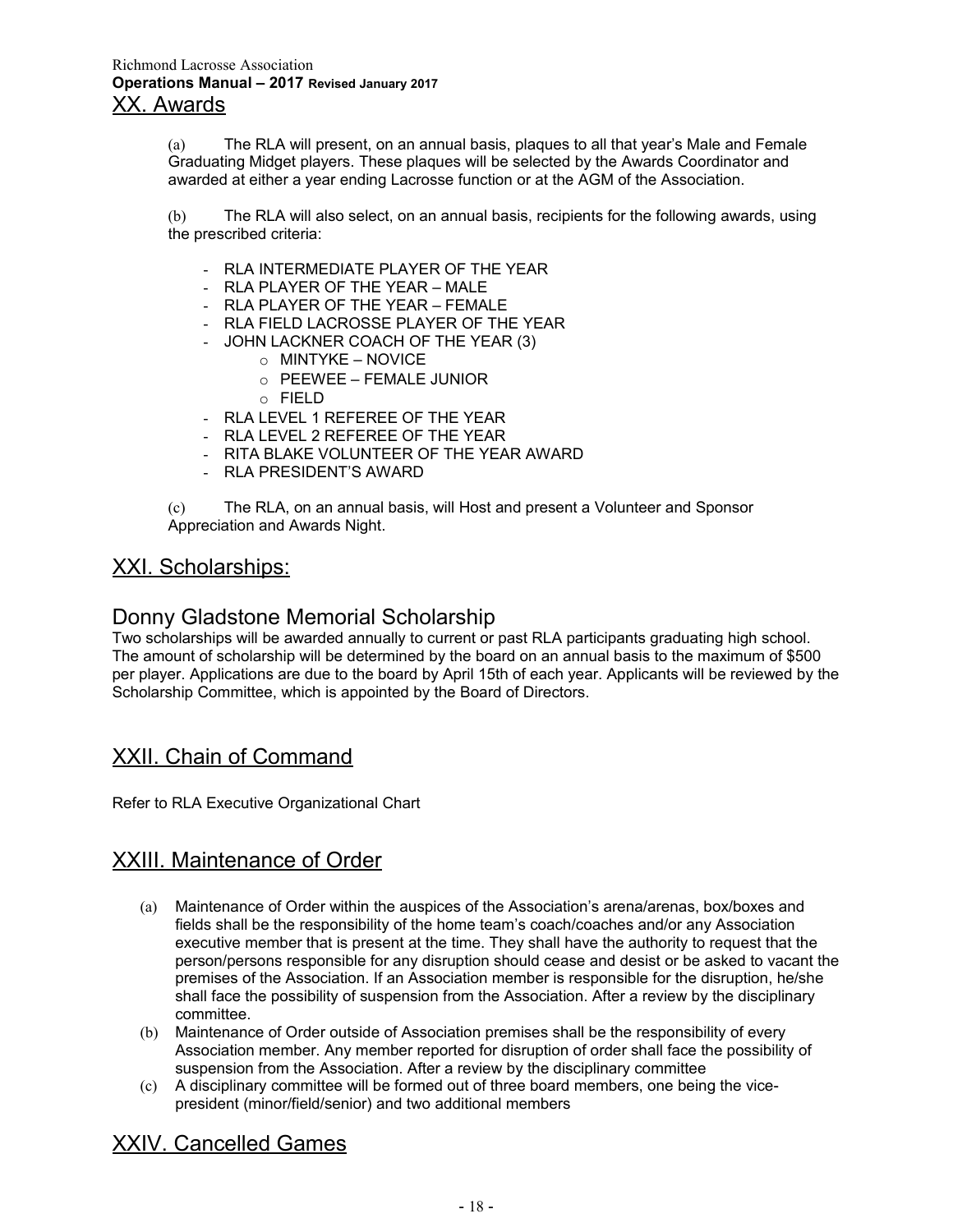Richmond Lacrosse Association

#### **Operations Manual – 2017 Revised January 2017**

(a) Games to be cancelled are the responsibility of the Home team's manager or coach. Teams not cancelling those games as per the LMMLC Operating Policy shall be responsible for the costs incurred for those games [floor and referee fees].

### XXV. Referees

- (a) The Association will pay referee fees for any regularly scheduled tiering, regular season, home tournament or playoff game. Exhibition games will be the responsibility of the teams participating in those games.
- (b) Referees must attend referee clinics each year to be eligible to referee within the Association. The fee for this clinic will be paid for by the association provided the referee complete 3 league games with RLA. First year referees must do at least one game.
- (c) Referees are allowed to referee outside of the Association so long as it does not interfere with scheduling for the home association's games.

### XXVI. Floor/Field Fees

- (a) The Association will be responsible for the arena floor charges or field/turf fees for any regularly scheduled pre-season, league, playoff or tournament game as well as any Association scheduled practice or evaluation sessions.
- (b) Teams utilizing arena floor time or field/turf time for any exhibition game, team practices or other self-scheduled purpose will be expected to reimburse the Association, unless the Association has waived the floor or field/turf fees.
- (c) Teams that fail to notify the Association [scheduler] of any floor time or field time to be cancelled will be responsible to reimburse the Association for that floor time, using their own team funds.

# XXVII. Team Financial Statements

(a) Teams should keep a record of all financial transactions throughout their playing season and present a financial statement to the Association's Manager Coordinator or Association Treasurer at the conclusion of their season.

### XXVIII. Record Checks

- (a) Individuals belonging to the Association should be advised that any adult that is working with minors in the capacity of coach/manager/referee/board member will be required to complete a criminal records check at no cost to them. Individuals refusing to submit to the criminal records check will not be allowed to coach/manage/referee or be a board member and be eligible for expulsion from the Association.
- (b) The RLA membership shall institute the Rule of Two that states that no minor will be left alone with a single adult/

#### XXIX. Conflict of Interest

(a) If a Director and/or any member of the Association could be construed to be in Conflict of Interest [e.g. business transaction, team selections, etc.], a special meeting of the Board can be convened to review the situation. The person/persons construed to be in conflict may be asked to present their explanation before any decision would be rendered. If that person were a Director, they would be excluded from any vote or decision process considering the matter.

#### XXX. Meetings

#### **GENERAL MEETINGS**

Refer to RLA Bylaws and Constitution